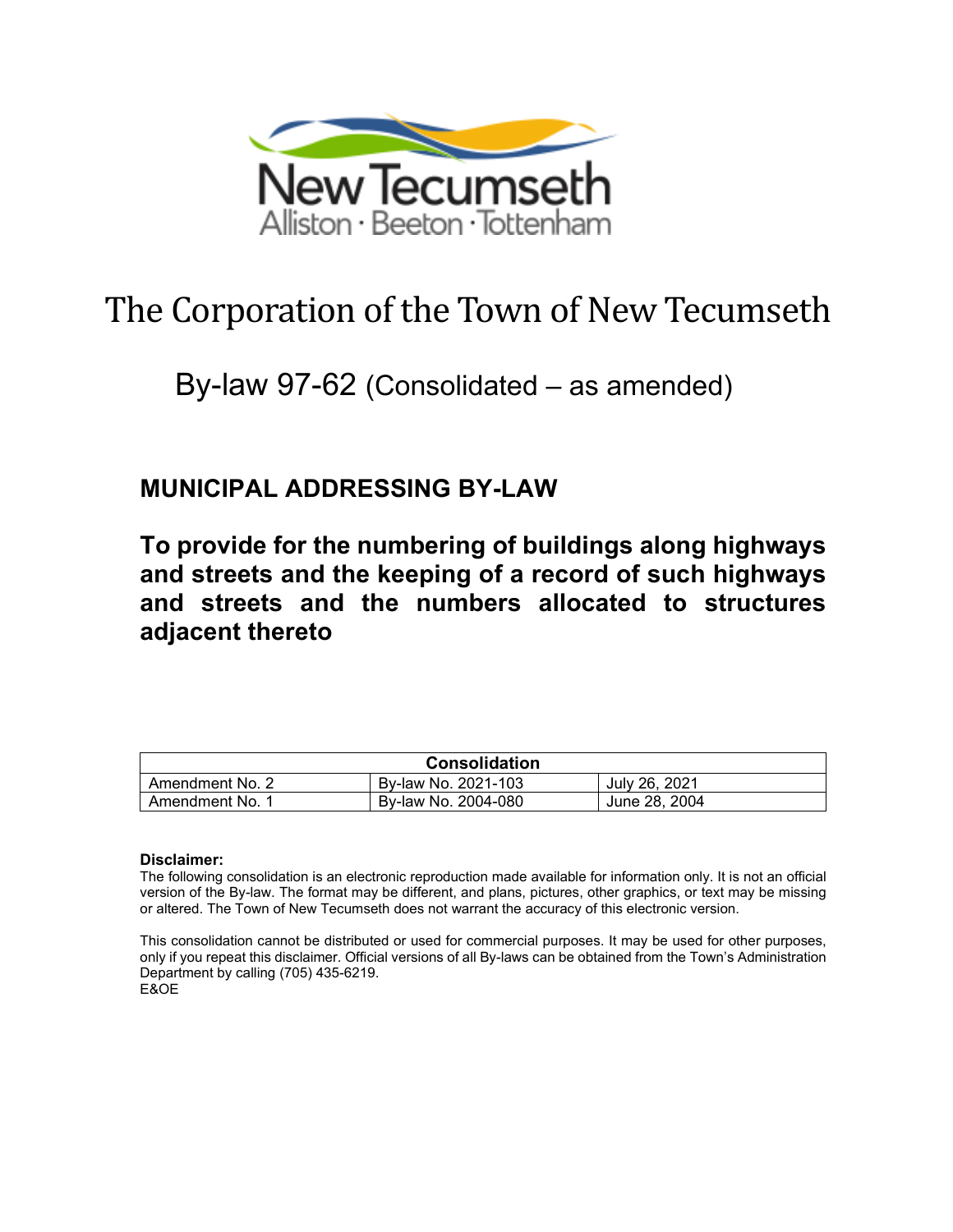**OFFICE CONSOLIDATION** Current to Amendment No. 2 By-law No. 2021-103, July 26, 2021

#### **THE CORPORATION OF THE TOWN OF NEW TECUMSETH**

## **BY-LAW**

#### *Number* 97-62

#### "MUNICIPAL ADDRESSING BY-LAW"

To provide for the numbering of buildings along highways and streets and the keeping of a record of such highways and streets and the numbers allocated to structures adjacent thereto

\_\_\_\_\_\_\_\_\_\_\_\_\_\_\_\_\_\_\_\_\_\_\_\_\_\_\_\_\_\_\_\_\_\_\_\_\_\_\_\_\_\_\_\_

**WHEREAS** the *Municipal Act*, R.S.O. 1990, Chapter M.45, Section 210, Paragraph 112, provides that By-Laws may be passed for numbering the buildings and lots along a highway, street or any other property in the municipality that is considered necessary to number by the Council, and for affixing numbers to the buildings and for charging the owner or occupant with the expense's incident to the numbering of the lot or property.

**AND WHEREAS** the *Municipal Act*, R.S.O. 1990, Chapter M.45, Section 210, Paragraph 112(a), provides that such expense may be collected in the same manner as taxes;

**AND WHEREAS** the *Municipal Act*, R.S.O. 1990, Chapter M.45, Section 210, Paragraph 113, provides that By-Laws may be passed for the keeping of a record by Council of the highways, streets, etc. and of the numbers of the buildings, lots and other property, and for entering therein, a division of the streets with boundaries and distances for public inspection.

**AND WHEREAS** Council deems it to be necessary and in the interest of the public to provide for the numbering of improved properties adjacent to highways and streets within the Municipality, and to further provide for the keeping of a record of such highways and streets and the numbers allocated to improved properties which are located adjacent thereto;

**NOW THEREFORE** the Council of the Corporation of the Town of New Tecumseth hereby enacts as follows:

#### **1. DEFINITIONS**

a) **" Street"** includes but is not limited to mean, "Highway" as defined in the *Public Transportation and Highway Improvement Act*, R.S.O. 1990, Chapter P.50, as well as unassumed private road, street or lane which affords a common means of access to all improved properties abutting thereon.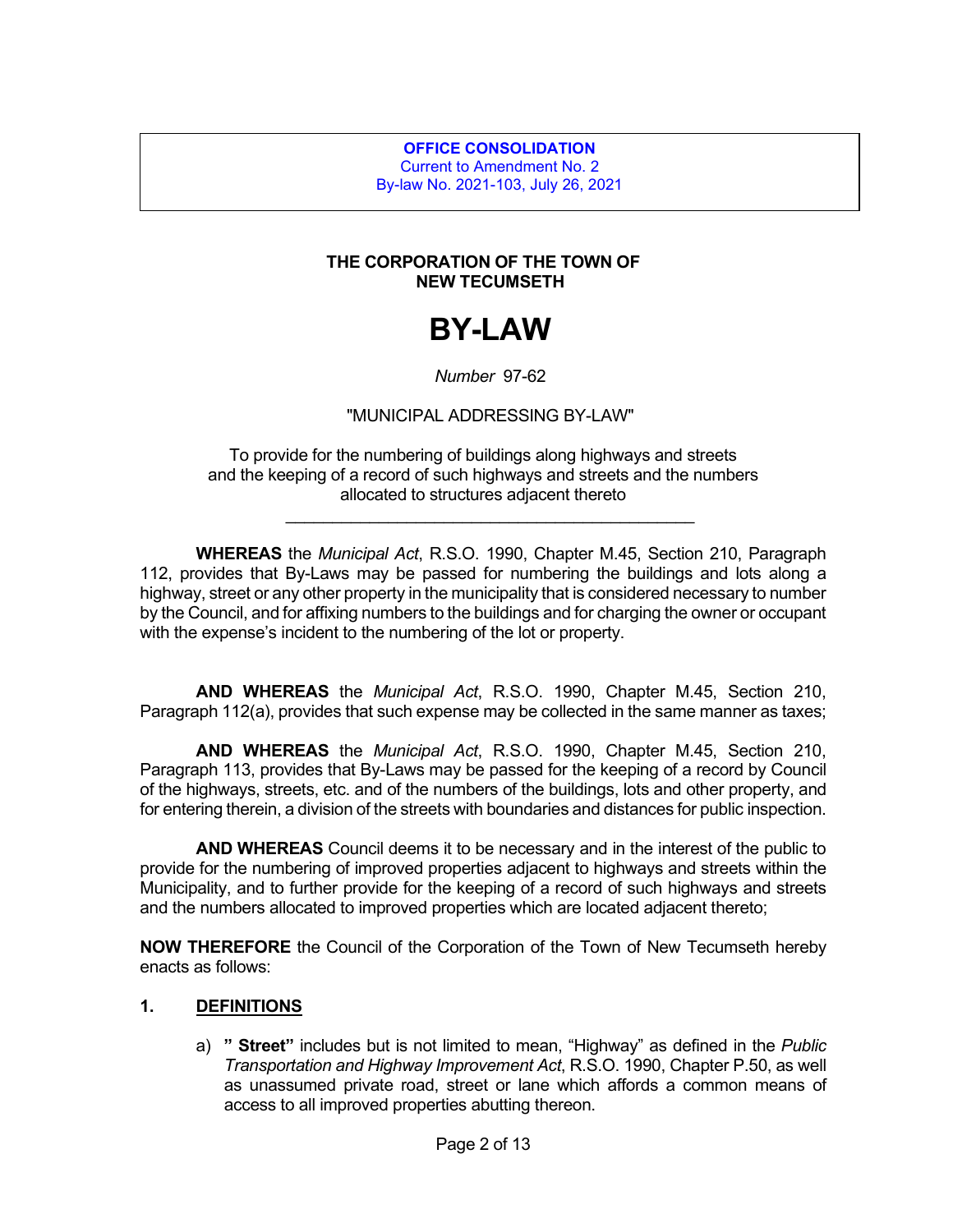- b) **"Frontage Interval"** shall mean and refer to the minimum distance along any street which is entitled to be assigned a property identification number.
- c) **"Boundary Roads"** shall mean and refer to any through street which is divided longitudinally or laterally by a municipal boundary.
- d) **"Property Identification Number"** shall mean and refer to the number assigned by the Town of New Tecumseth, pursuant to this By-Law, to any improved property in accordance with its municipal addressing system.
- e) **"Improved Property"** shall mean and refer to any parcel of land which has situate upon it a building or structure.
- f) **"Driveway"** shall mean and refer to any lane, path, parking lot or other thoroughfare established and maintained entirely by the owner or occupant of an improved property for the purpose of securing access to his/her property from a publicly maintained or commonly maintained street.
- g) **"Margin"** shall mean and refer to the boundary line between an improved road surface and the adjacent unimproved road allowance.
- h) **"Town"** shall mean the Corporation of the Town of New Tecumseth.
- i) **"Urban"** shall mean Alliston, Beeton and Tottenham and Estate Residential and Industrial Subdivisions.

## **2. INTERPRETATION**

- a) That for the purpose of this By-Law:
	- i) Words used in the singular form shall have corresponding meanings when used in the plural form.
	- ii) The word "may" shall be construed to be permissive.
	- iii) The word "shall" shall be construed as imperative.

## **3. MUNICIPAL ADDRESSING POLICY**

It is the responsibility of the Town to assign municipal addresses in an orderly and consistent manner so that properties can be easily located. Street addressing is complex and it is necessary to have sound policies to facilitate a uniform addressing system across the Town.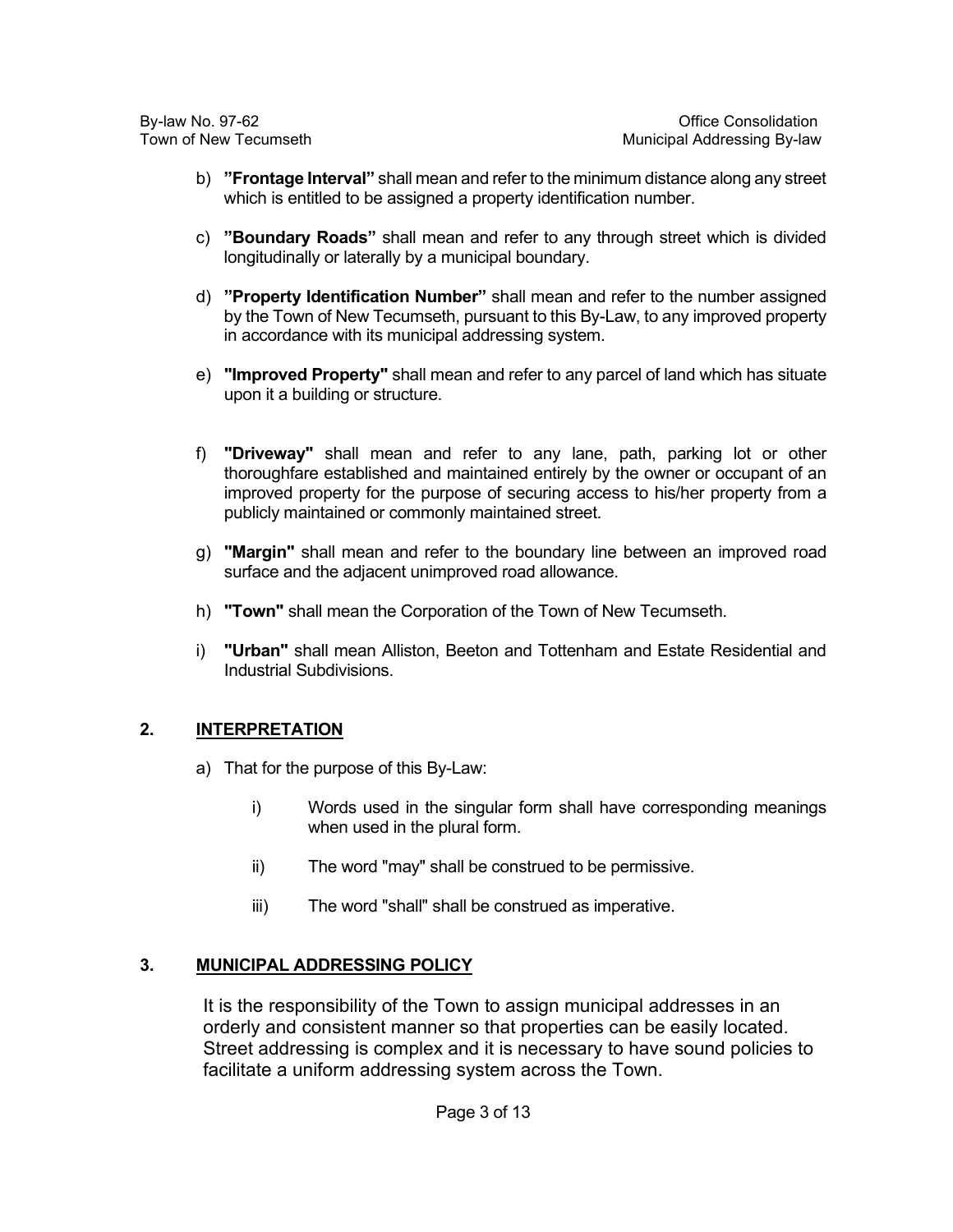- a) Every street within the Town of New Tecumseth shall be divided into increments and a property identification number shall be affixed to every improved property corresponding to its established increment on the said street.
- b) For assigning rural property identification numbers to properties, the County of Simcoe, for South Simcoe, including the Town of New Tecumseth, is using Highway 9 to the South as the base line for roads running north and south, and the furthest point east in the Town of Innisfil for roads running east and west.
- c) Standard minimum frontage intervals shall be as established from time to time by the Town of New Tecumseth and/or the County of Simcoe.
- d) The West and North sides of any given street shall be assigned even numbers, and the East and South sides of the street shall be assigned odd numbers.
- e) The application of Sections 3. b), c) and d) to Boundary Roads, Provincial Highways and County Roads is not mandatory, and in such cases property identification numbers consistent with a different frontage interval system and/or different odd/even convention mutually negotiated with a neighbouring municipality may be assigned.
- f) The West and North sides of any given street shall be assigned even numbers, and the East and South sides of the street shall be assigned odd numbers. In the event that any given street changes direction the numbering shall remain continuous from beginning to end.



Page 4 of 13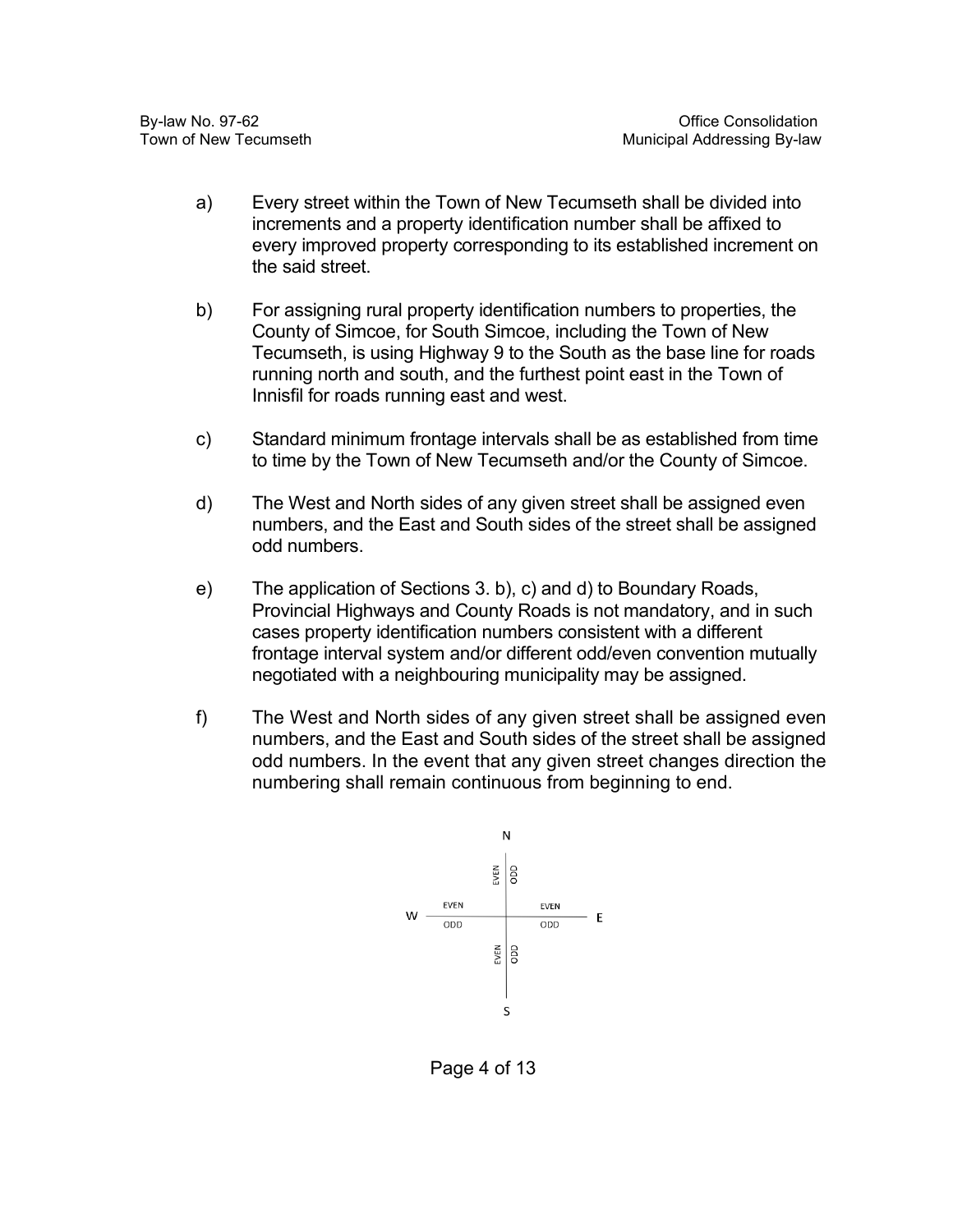g) Within Alliston, Victoria Street may be used as the dividing line between north and south, and Church Street may be used as the dividing line between east and west.



h) Within Beeton, Main Street may be used as the dividing line between north and south, and Centre Street may be used as the dividing line between east and west.



i) Within Tottenham, Mill Street may be used as the dividing line between north and south, and Queen Street may be used as the dividing line between east and west.

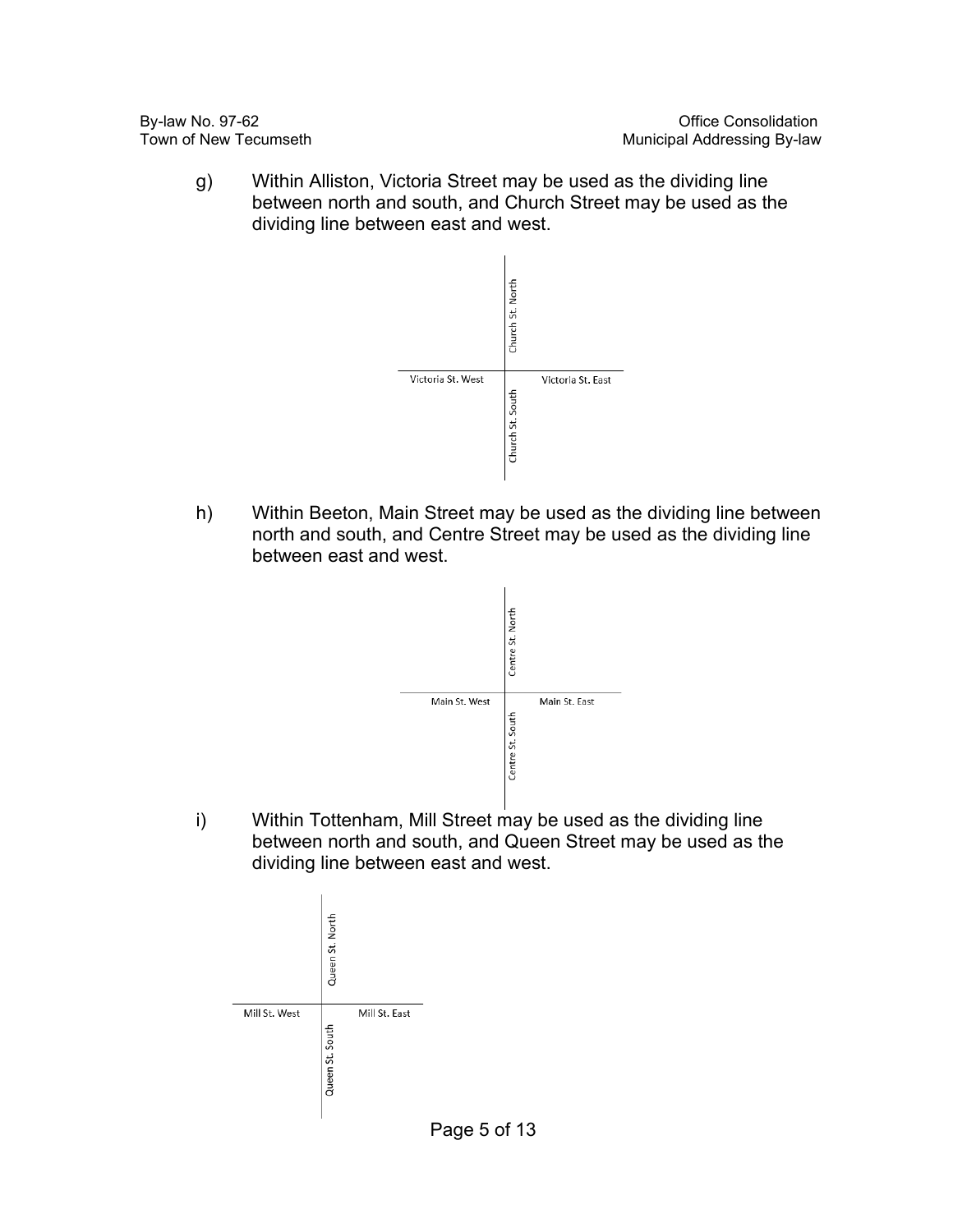- j) The default interval between street numbers shall be two, starting at the number 1, with incrementing odd or even numbers for every frontage.
- k) An existing street numbering pattern shall be continued when assigning new addresses (Example: if a subdivision is numbering in the 3000's the pattern shall continue in each phase).
- l) Addresses are to be, as much as possible, kept in line across the road from one another.
- m) Developers shall be consulted before the Town assigns an address to a property using '13' or '666'.
- n) Unit numbers shall be used to address multi-unit Commercial, Industrial, and Institutional properties. (Example: 50 Main Street Units 1-20).
- o) An existing principal dwelling unit shall be assigned a second unit letter when there are additional units on the lot. The principal dwelling shall be Unit A. Second unit letters shall be used for additional units, beginning with the letter B (Example: the existing principal dwelling unit will be addressed 57 Main Street Unit A, whereas additional units will be addressed 57 Main Street, Unit B, C, D, etc.).

| 57 Unit B |
|-----------|

- p) Addressing of residential corner lots shall be based on the following hierarchy;
	- i. Orientation of the front door;
	- ii. The lesser street frontage.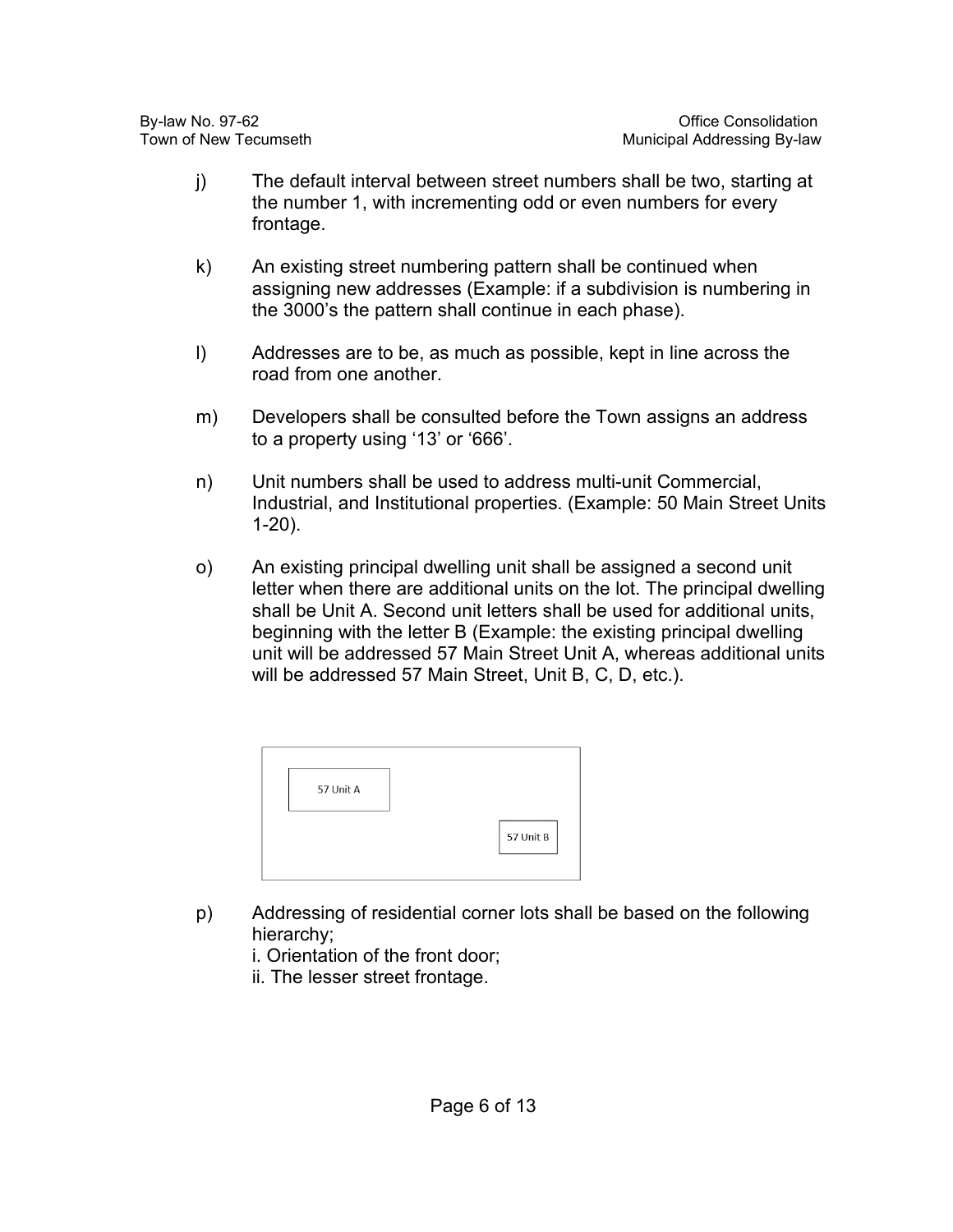

q) When numbering a cul-de-sac, addressing should increase counterclockwise.



r) When continuing the addressing on the other side of the street, addresses shall be skipped as necessary in order to match the addressing across the street.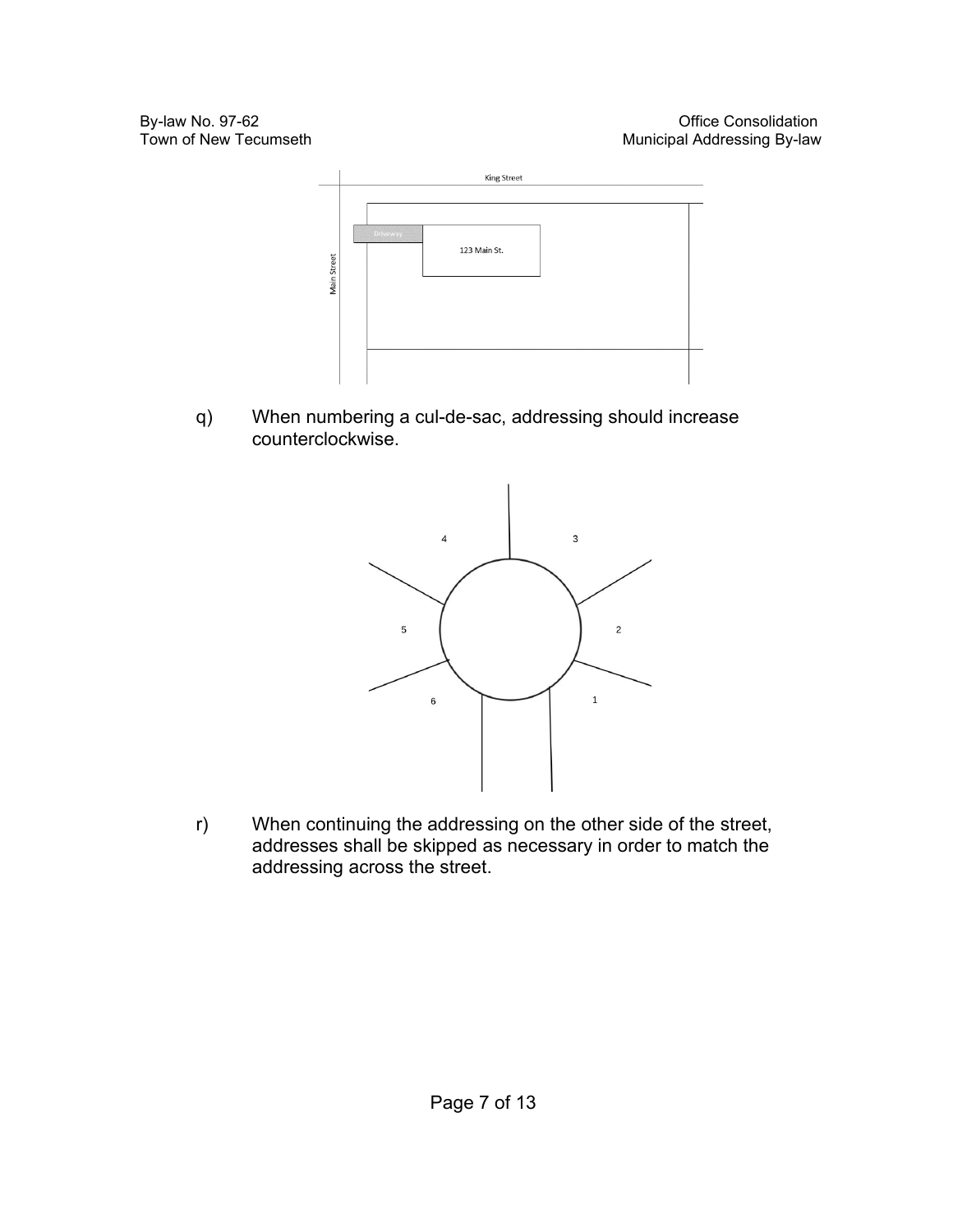

s) In areas where there may not be an adequate supply of reserved addresses for newly created lot(s), to be consecutive and uniform, the newly created lot(s) will be assigned the same address (as the original lot) and denoted with the letter suffix (i.e., A, B, C, etc.). If the newly created lot, or the remnant lot constructs an accessory unit, the accessory unit shall be addressed in accordance with 3. n) of this Bylaw. (Example: 35A Main Street, Unit A).



t) The Town shall coordinate addresses between multiple Plans of Subdivision so that beginning and endpoints do not have duplicate addresses. In areas where it is known that a common street will be continued in the future, an estimation based on the frontage requirements of lots and therefore the number of lots for that area can be made. Addresses should be reserved based on this estimation, but not assigned formally until the requirements of this By-law have been satisfied.

Page 8 of 13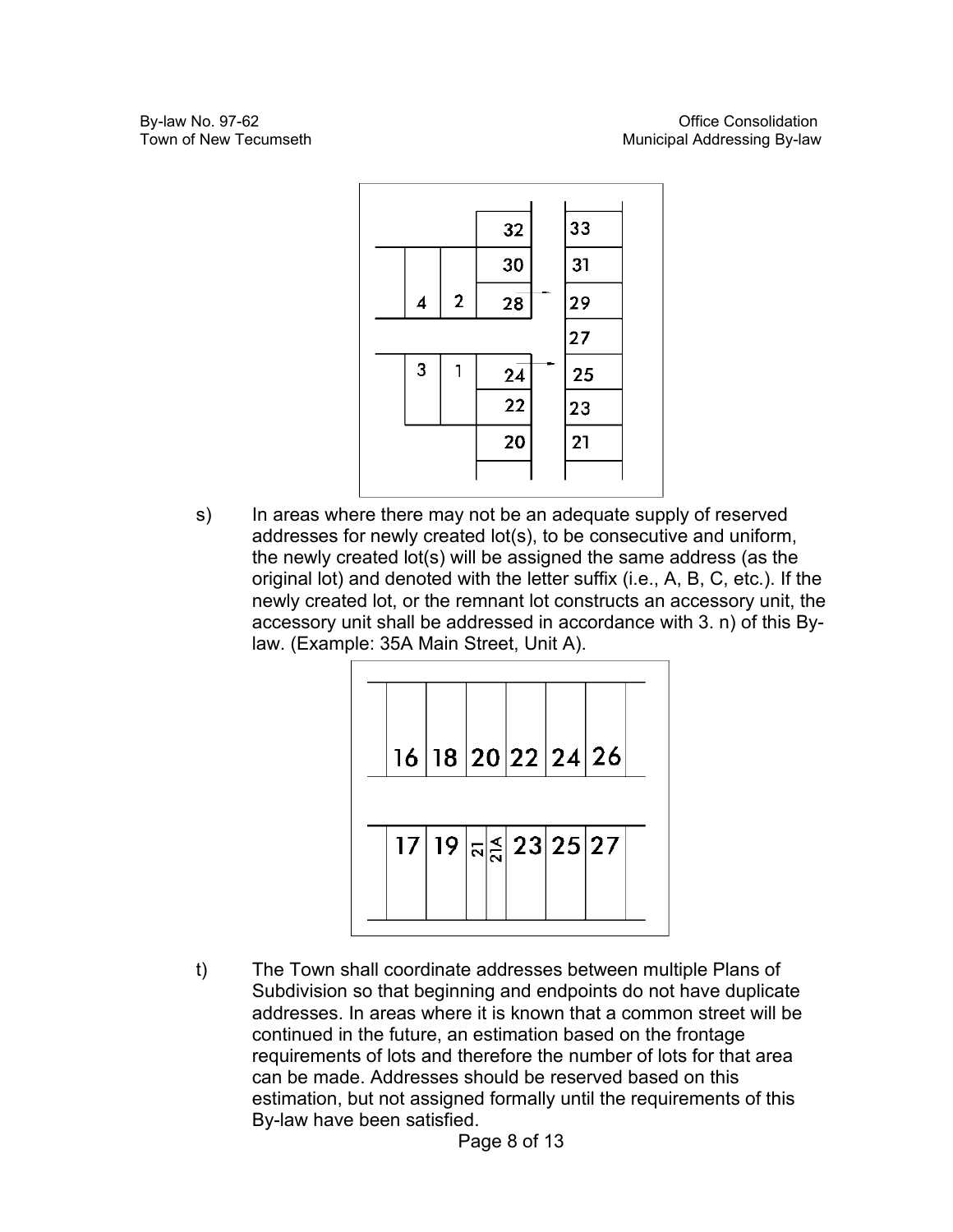

- u) A park or open space block shall be assigned an address to the primary access point, based on the following hierarchical criteria;
	- i. the primary entrance for vehicular access;
	- ii. the entrance from the same street as the neighboring community Centre (it will receive the same address as the community Centre).
	- iii. the entrance to the park from the largest street frontage; or,
	- iv. the entrance closest to the concentration of outdoor recreation facilities.

Further to the above noted criteria, the addressing of parks and open spaces will be assessed on a site-specific basis with consideration for existing site conditions such as topography and vegetation in consultation with Public Works or Parks, Recreation and Culture staff.

 $v$ ) If there is some extenuating circumstance, it is at the Town manager or his/her delegate's discretion to propose addresses to the most conformity possible to this by-law, emergency services must be notified and approve of the addressing.

## **4. MUNICIPAL ADDRESSING SYSTEM - ADMINISTRATION**

a) A record known as the "Municipal Addressing System for the Town of New Tecumseth" shall be established and maintained and said record shall set out the names of all streets and the property identification numbers affixed to each improved property abutting thereon.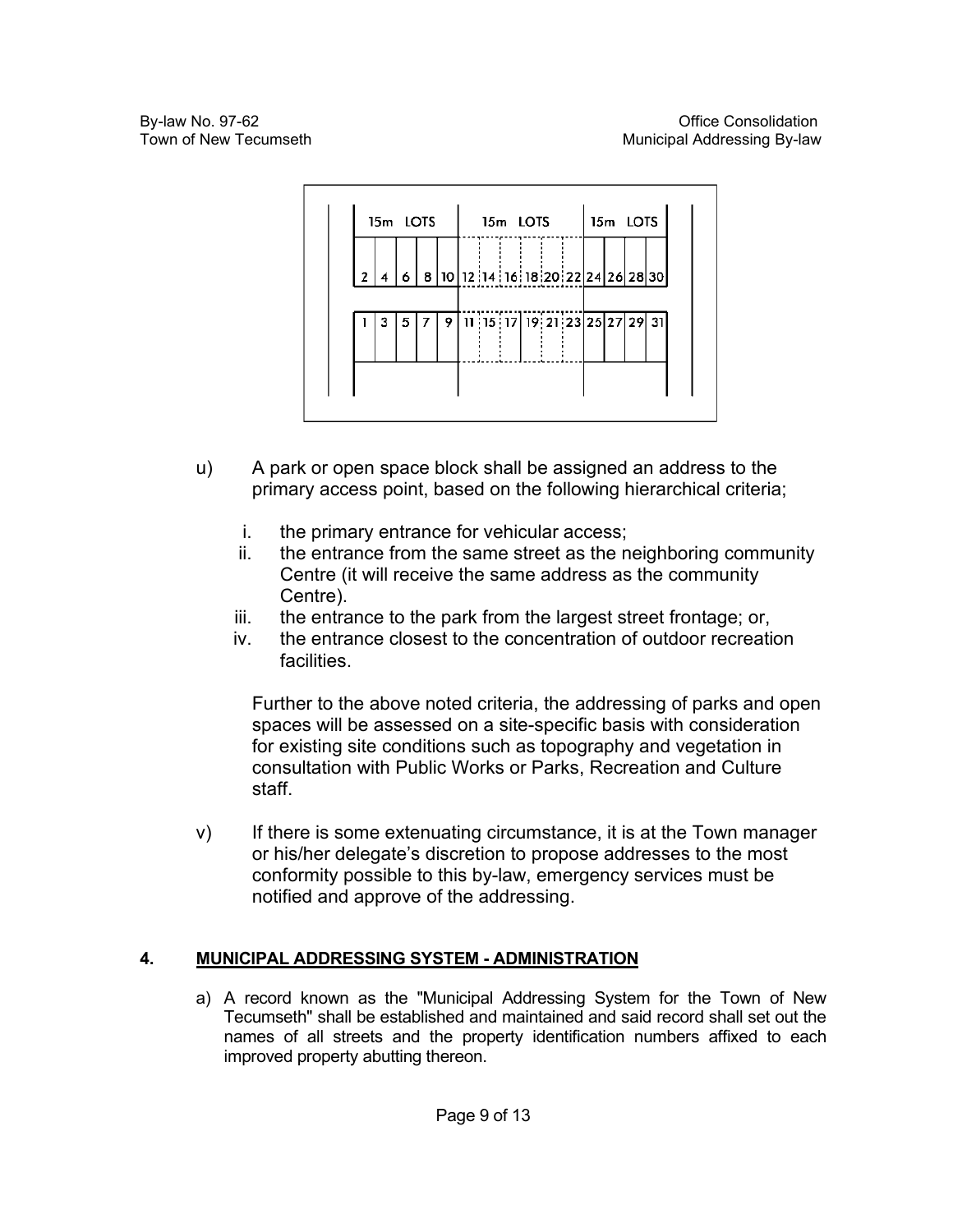- b) The Town Manager of the Town of New Tecumseth or his/her designates are hereby authorized and directed to assign to each improved property abutting any street at the time of the passage of this By-Law, the number appearing in the Municipal Addressing System for the Town of New Tecumseth as the proper property identification number for each such improved property.
- c) Upon assigning a property identification number to a pre-existing improved property, the Town Manager of the Town or his/her designate is hereby authorized to send written notice to the owner of said property advising them of the corresponding street name and number of their property and further advising them of their general responsibilities under the provisions of this By-Law to erect and/or maintain the assigned property identification number in a manner herein approved.
- d) Whenever a new structure is erected abutting any street, the Town Manager or his/her designate shall assign a property identification number to said structure as calculated in accordance with the standard minimum frontage interval established in Section 3 c) of this By-Law.
- e) Upon assigning a property identification number to a new improved property, the Town Manager or his/her designate shall cause a written notice to be sent to the owner of said property advising them of the corresponding street name and number of their property and further advising them of their general responsibilities under the provisions of this By-Law to erect and/or maintain the assigned property identification number in a manner herein approved.
- f) Whenever it becomes necessary to revise the property identification numbers previously assigned by the Town to any street or portion of any street, the Town Manager shall report to Council, and if so directed shall thereafter renumber the improved properties along the said street or portion thereof and shall cause the owners of improved properties on said street or portion thereof to be notified and direct the removal of the previous numbers and the affixing of new numbers to the properties, and the Municipal Addressing System shall be amended accordingly.

## **5. MUNICIPAL ADDRESSING SYSTEM - ENFORCEMENT**

- a) The Town shall be authorized to enter onto any property within its boundaries to place a property identification number.
- b) No person shall affix to any structure or premises, or being the owner or occupant, shall allow to be affixed or to remain affixed thereto, any number except that appearing in the Municipal Addressing System as the official property identification number of such structure or premises.
- c) No person shall move, remove, alter, or change the property identification number assigned and erected by the Town.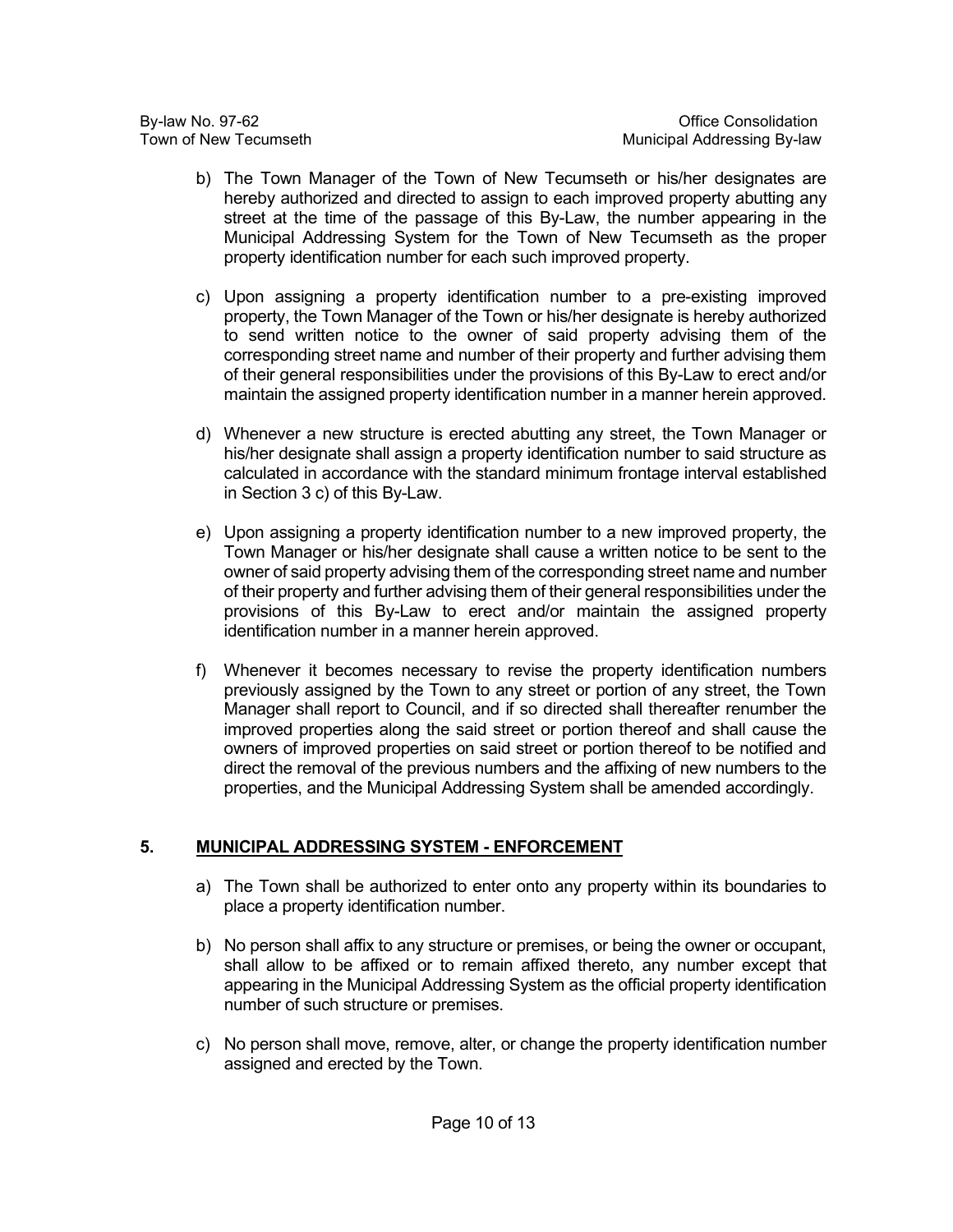### **6. MUNICIPAL ADDRESSING SYSTEM – SIGNAGE**

### **6.1 RURAL**

- a) The Town, in accordance with the regulations contained in Section 6. b) of this By-Law, shall install or cause to be installed by the property owner a standard double sided municipal number plate to each developed rural property. Said plate shall consist of a 15 x 30-centimetre green reflective identification plate displaying a contrasting white coloured 10 centimetre high property identification number on both sides, as assigned by the Town.
- b) The signage described in Section 6 a) shall be installed in a location conforming with the following standards:
	- i) The standard municipal number plate shall be double sided and be erected immediately adjacent to the principal structure's driveway at right angles to the abutting street in a location clearly visible from the road. The standard number plate shall be mounted on a firmly secured post of a permanent nature at an elevation of no less than 1.4 metres (5 feet) and no more than 2 metres (6 feet, 6 inches) above grade. In no case shall such supporting posts be permitted to be installed on any part of the travelled portion of a street, the shoulder of a street or in ditches appurtenant thereto.
- c) Provided that the requirements of this By-Law for posting a standard municipal number plate on an improved property are complied with, nothing contained herein shall serve to prohibit the concurrent erection of the assigned property identification number elsewhere on the said improved property in a format other than the standard municipal number plate.
- d) Owners and occupants of all improved properties shall in perpetuity place and maintain in a visible location and in good condition their standard municipal number plate or municipal numbers, whatever the case shall be. Should the Town determine that the numbers are not maintained such that they are not clearly visible, upon reasonable notice to the property owner to repair the signage, and their failure to do so, the Town may repair the signage and place the cost of such repairs on the tax roll to be collected in the same manner as taxes.
- e) In the year 1997, the Town shall cause to be installed on each developed rural property a standard double sided municipal number plate. The sum of \$25.00 incident to the numbering of the property, shall be collected in the same manner as taxes.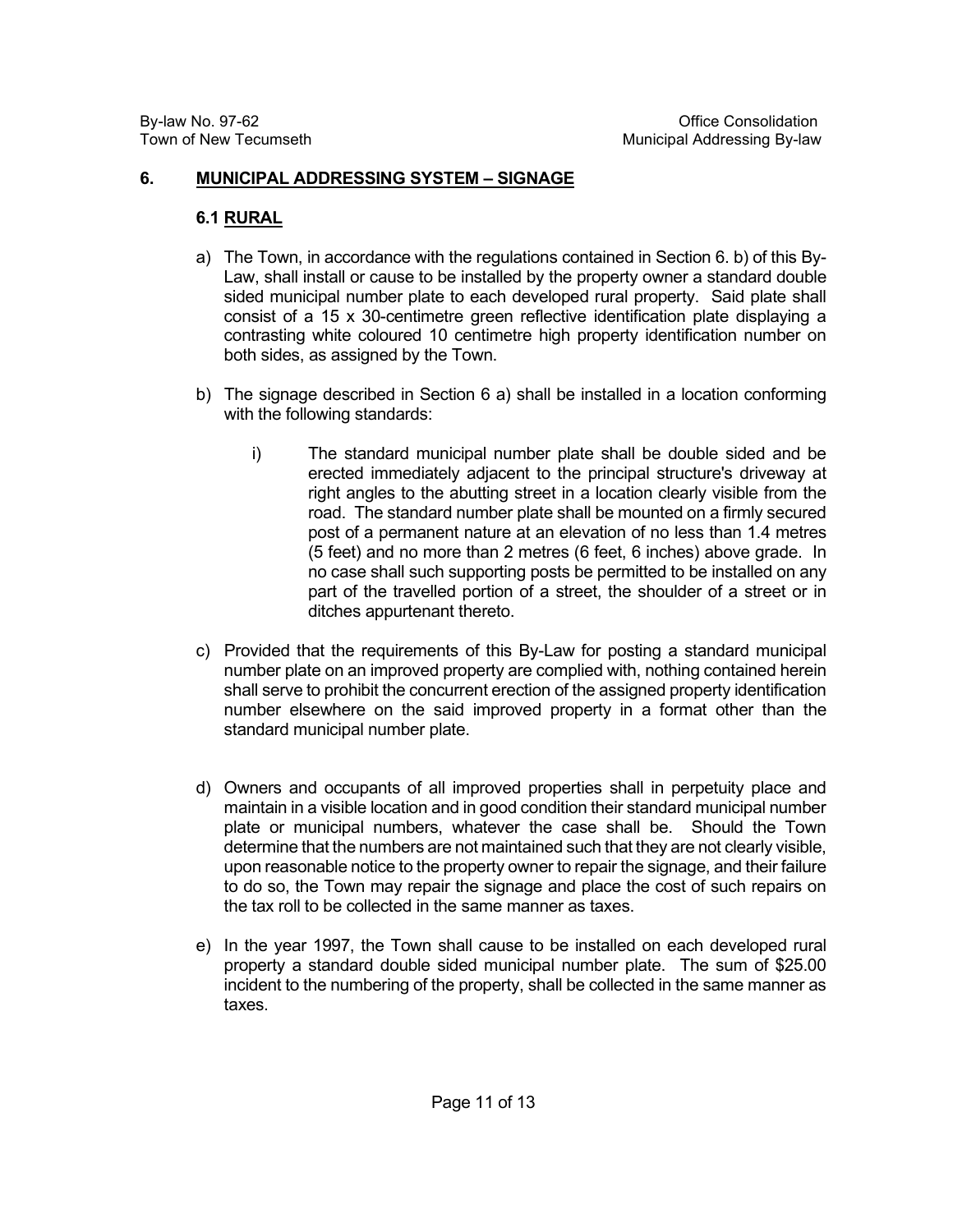## **6.2 URBAN**

- a) Every owner shall ensure that the municipal address number is displayed on the building in plain legible numbers, on a contrasting background with contrasting number, with the numbers having a minimum height of 10 cm. or 4 inches.
- b) Where the main building is located beyond 30 metres (100 feet) from the street allowance, or the main building is in any way obscured from the street, every owner shall ensure that the municipal address number is placed on a contrasting plate attached to a post at a height of at least 1.5 metres (5 feet) above the ground at the front property line adjacent to the street to which it has been assigned. Further, such post shall be located adjacent to any driveway on the street to which the municipal address number has been assigned or where not applicable in a conspicuous and unobstructed location at the front property lien adjacent to the said street. Every owner shall ensure that the municipal address number and the contrasting plate is not obscured by mailboxes or other obstructions. Where street lights are not present, every owner shall ensure that reflective white numbers are posted on a contrasting plate and such numbers and plate posted in accordance with the specified height and location as set out in this section.
- c) Every owner shall ensure that the municipal address number is affixed or inscribed on the front of the building at the main entrance facing the street to which the number has been assigned or displayed over the garage facing the street to which the number has been assigned or other conspicuous location on the building that is clear and visible from the street to which the number has been assigned. Further, the number shall not be placed or displayed higher than the first storey of the building or garage.
- d) Buildings fronting on private roads located in private developments shall be numbered as directed by the Chief Administrative Officer, or delegate.
- e) Every owner shall keep and maintain the municipal address number and, where applicable, the contrasting plate, in good condition.
- f) No owner shall refuse to post the municipal address number when required to do so by this by-law.
- g) No person shall remove, deface, obliterate or destroy a municipal address number or contrasting plate installed in accordance within the provisions of this by-law, except for the purpose of replacing said numbers or plates or correcting errors.
- h) In the event that the owner of the property fails to post the municipal address number as assigned by the Chief Administrative Officer or delegate, the Town, its employees or agents may enter upon the property at any reasonable time and post the municipal address number in accordance with the following provisions: